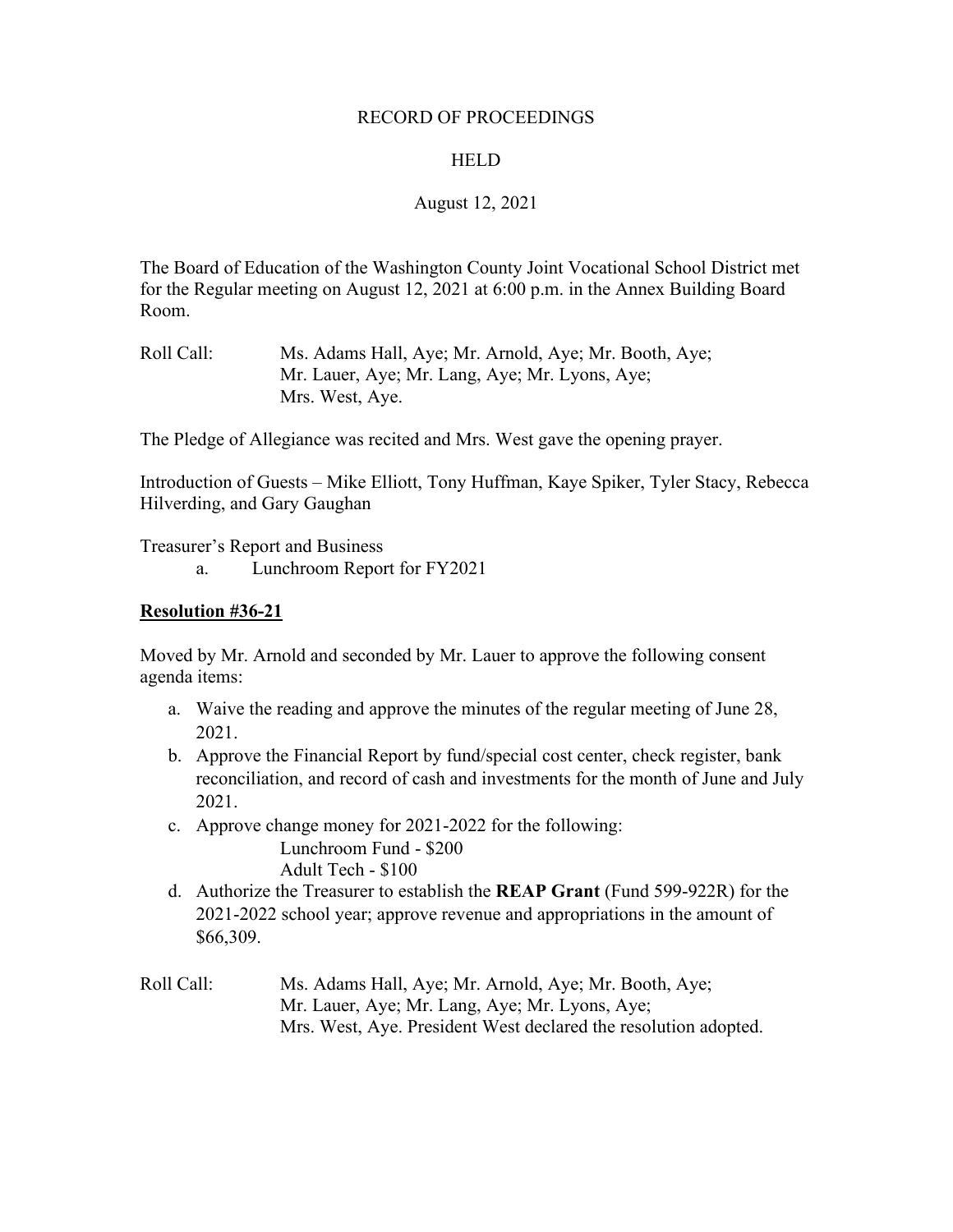Page 6288 Minutes – Washington County JVS District August 12, 2021

Superintendent's Report and Business

- a. Student Enrollment
- b. Student Handbook
- c. Teacher In-Service August 23-24, 2021
- d. Summer Projects Update
- e. Southeast Region Fall Conference September 30<sup>th</sup>, Nelsonville York
- f. Discipline Events January through May  $2021 0$  Harassment/0 Bullying/0 intimidation – ORC 3313.666
- g. Restraint & Seclusion for 2020-2021 School Year 0
- h. OSBA Capital Conference November 7-9, 2021
- i. Memorandum of Understanding Lancaster House Reunification Site
- j. Custodian Staff

## **Resolution #37-21**

Moved by Mr. Booth and seconded by Mr. Arnold to approve the following consent agenda items:

a. Recommend the following Student Activity Programs and Sponsors for 2021- 2022:

| <b>Auto Collision</b>                               | Chad Barth            |
|-----------------------------------------------------|-----------------------|
| <b>Auto Service Technology</b>                      | Dave Everson          |
| Building Technology                                 | Ken Gebhart           |
| *Business Professionals of America                  | Lynette Snyder        |
| Cosmetology                                         | Phyllis Boyd          |
| Cultural/Benevolent                                 | Kaye Spiker           |
| <b>Diesel Truck Mechanics</b>                       | <b>Shayne Garner</b>  |
| Digital Marketing                                   | Lynette Snyder        |
| Electricity                                         | Jeff Canterbury       |
| *FFA Chapter                                        | Jason Lipot           |
| Graphic Design & Video Production                   | Chris Palmer          |
| Heavy Equipment                                     | Daniel Dailey         |
| Landscape Const./Turf Mgt.                          | Jason Lipot           |
| Masonry                                             | Casey Strahler        |
| Medical College Prep                                | Robin Wright          |
| *National Voc. Tech. Honor Society                  | Evan Schaad           |
| *Ohio Skills USA                                    | Ken Gebhart           |
| <b>Patient Health Care</b>                          | Marie Crum            |
| Sports Medicine & Exercise Science                  | Lauren Copen          |
| *Student Council                                    | <b>Stacy Bradford</b> |
| Welding                                             | <b>Tyler Stacy</b>    |
| *Per 11.05 of WCCCTA, payment made to each advisor. |                       |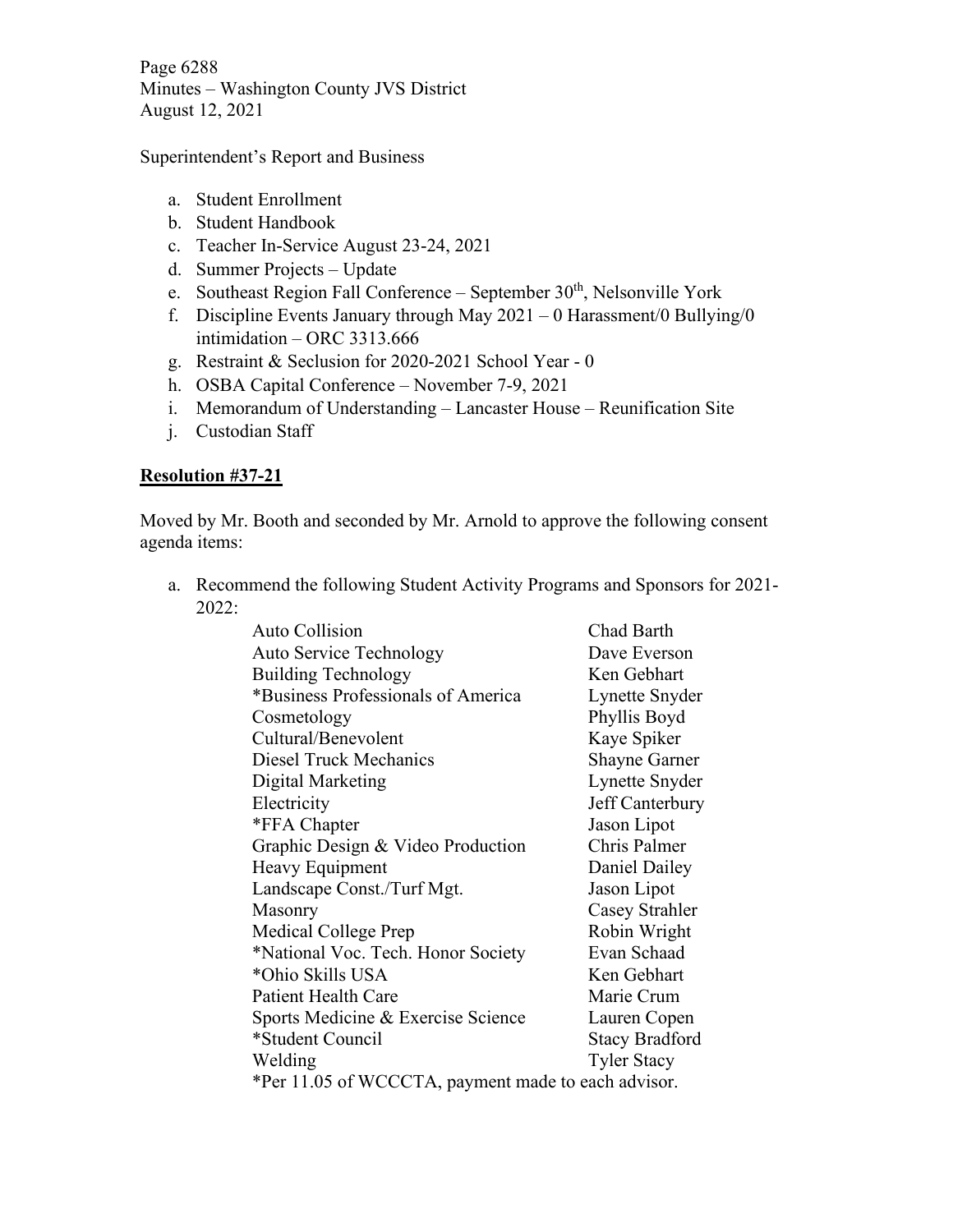Page 6289 Minutes – Washington County JVS District August 12, 2021

- b. Appoint OSBA official delegate **Stacy Adams Hall** and **Lloyd Booth** as alternate for the OSBA Capital Conference to be held on November7-9, 2021.
- c. Accept the following donations:
	- 1. Lowe's Home Improvement, 842 Pike Street, Marietta, OH 45750, donated 4,000 lbs. of miscellaneous nails and screws to the Building Technology program.
	- 2. Michael Moore, 613 27th Street, Vienna, WV 26105 donated a 2004 Cadillac to the Auto Mechanics program.
- d. Employ the following part-time Adult Technical Training instructor for the year ending June 30, 2022:

| Name       | Area                              | Rate/Hr. | <b>Effective</b> |  |  |  |
|------------|-----------------------------------|----------|------------------|--|--|--|
| Amber Peck | Business Office Skills Specialist | \$25.00  | August 12, 2021  |  |  |  |
| Amber Peck | $\bigcirc$ OST                    | \$28.00  | August 12, 2021  |  |  |  |

e. Employee the following part-time Adult Technical Training non-instructor for the year ending June 30, 2022:

| <b>Name</b>          | Area                            | Rate/Hr. | <b>Effective</b> |  |  |  |
|----------------------|---------------------------------|----------|------------------|--|--|--|
| <i>*Kayla Theiss</i> | Surgical Technologist Part-Time | \$23.92  | July 1, 2021     |  |  |  |
|                      | Manager                         |          |                  |  |  |  |

\*Amended from Resolution #26-21.

- f. Employ the following substitute teacher for the 2021-2022 school year: Gary Ruble at a rate of \$162.50/per day and Ellen Bond at a rate of \$150.00/per day.
- g. Amend the following substitute teacher contracts for the 2021-2022 school year to \$162.50/per day that were previously approved per Resolution #33-21: Gayle King.
- h. Approve Surgical Technologist Manager part-time job description. Attached
- i. Approve 2021-2022 Student Handbook for Washington County Career Center. Attached
- j. Employ Lauren Copen as the Resident Educator Mentor \$1,500 for school year 2021-2022, to be paid in June 2022, per Section 11.12 of negotiated agreement.
	- 1. Phyllis Boyd Year 3
	- 2. Tina Marie Crum– Year 1
- k. Employ Dave Everson as the Resident Educator Coach \$1,000 for school year 2021-2022, to be paid in June 2022, per Section 11.12 of negotiated agreement.

1. Chad Barth – Year 2

l. Employ Kenneth Gebhart as the Resident Educator Coach \$1,000 for school year 2021-2022, to be paid in June 2022, per Section 11.12 of negotiated agreement.

1. Tyler Stacy – Year 1

m. Approve Resident Educator allocation for July 1, 2021, through June 30, 2022, per Article 11.08 Tuition Reimbursement, H:

| <b>Resident Educator:</b> |                         |         |
|---------------------------|-------------------------|---------|
| Tina Marie Crum           | First Year – TBD        | \$3,000 |
| <b>Tyler Stacy</b>        | First Year – Rio Grande | \$3,000 |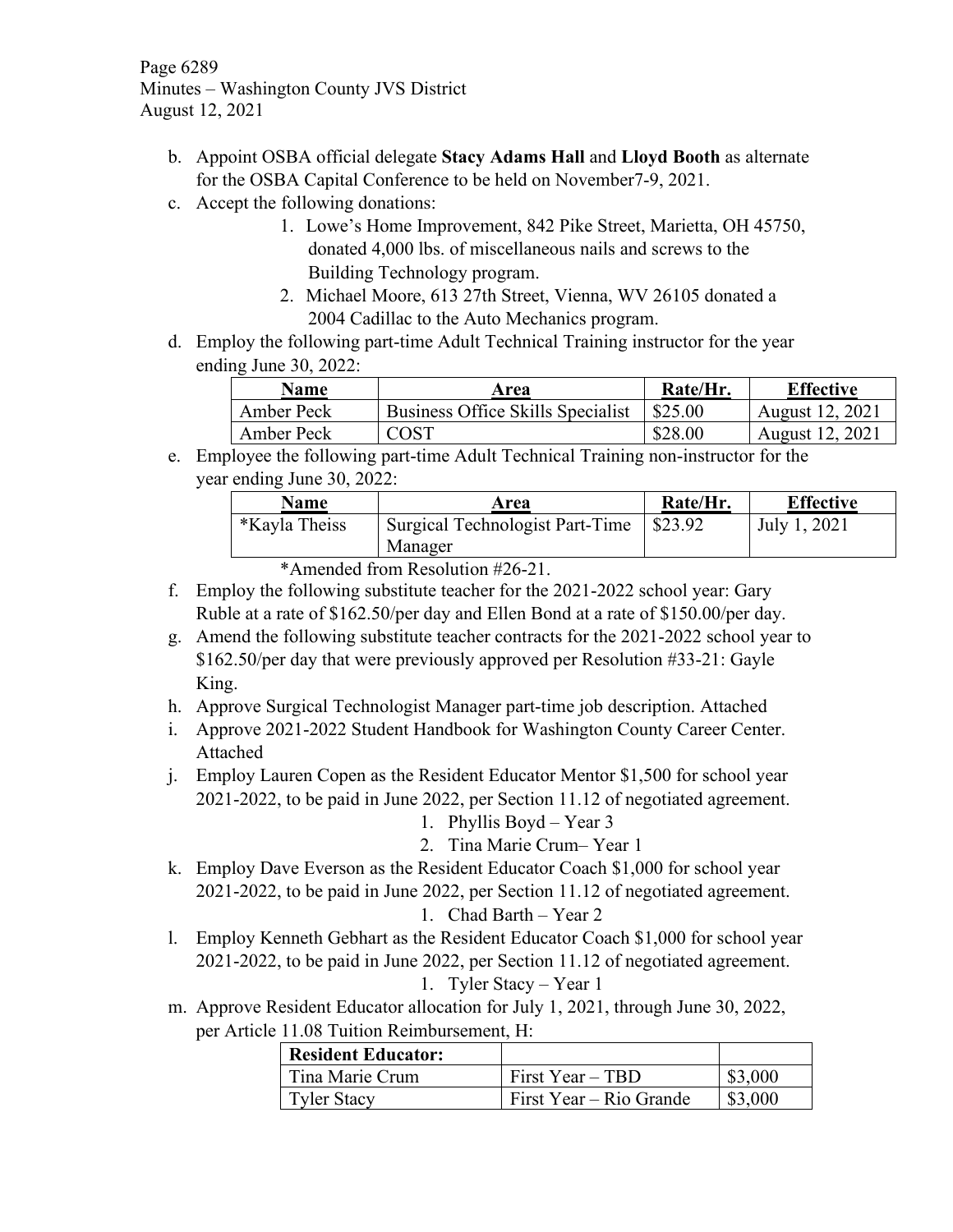Page 6290 Minutes – Washington County JVS District August 12, 2021

- n. Approve Memorandum of Understanding with Lancaster House and Washington County Career Center for reunification site.
- o. Approve Classified Custodian Staff to add another full-time employee.
- p. Amend Adult Technical Training 2022 School Calendar (Resolution #47-20) and approve 2023 School Calendar. Attached

Roll Call: Ms. Adams Hall, Aye; Mr. Arnold, Aye; Mr. Booth, Aye; Mr. Lauer, Aye; Mr. Lang, Aye; Mr. Lyons, Aye; Mrs. West, Aye. President West declared the resolution adopted.

# **Resolution #38-21 – Accept Retirement of Keelan McLeish**

Moved by Mr. Lauer and seconded by Mr. Lyons to adopt the following resolution:

WHEREAS, **Keelan McLeish**, with 33 years of service at the Career Center has requested to be released from his contract of employment for retirement purposes by way of his letter of retirement effective August 20, 2021; and

BE IT RESOLVED, That under the provisions of ORC3319.15, the resignation be accepted; and,

BE IT FURTHER RESOLVED, That severance pay be provided under the provisions of his contract; and,

BE IT FURTHER RESOLVED, That the Board of Education commends him for his public service rendered, commitment to students, and loyalty to the school and the community; and,

BE IT FURTHER RESOLVED, That this retirement is accepted with deep regret, but with best wishes and sincere appreciation.

Roll Call: Ms. Adams Hall, Aye; Mr. Arnold, Aye; Mr. Booth, Aye; Mr. Lauer, Aye; Mr. Lang, Aye; Mr. Lyons, Aye; Mrs. West, Aye. President West declared the resolution adopted.

## **Resolution #39-21 – Accept Resignation of Kimberly Miller**

Moved by Mr. Arnold and seconded by Mr. Lyons to adopt the following resolution:

WHEREAS, **Kimberly Miller**, Patient Health Care Instructor, has submitted a letter of resignation; therefore,

BE IT RESOLVED, That the resignation of Kimberly Miller be accepted effective August 20, 2021.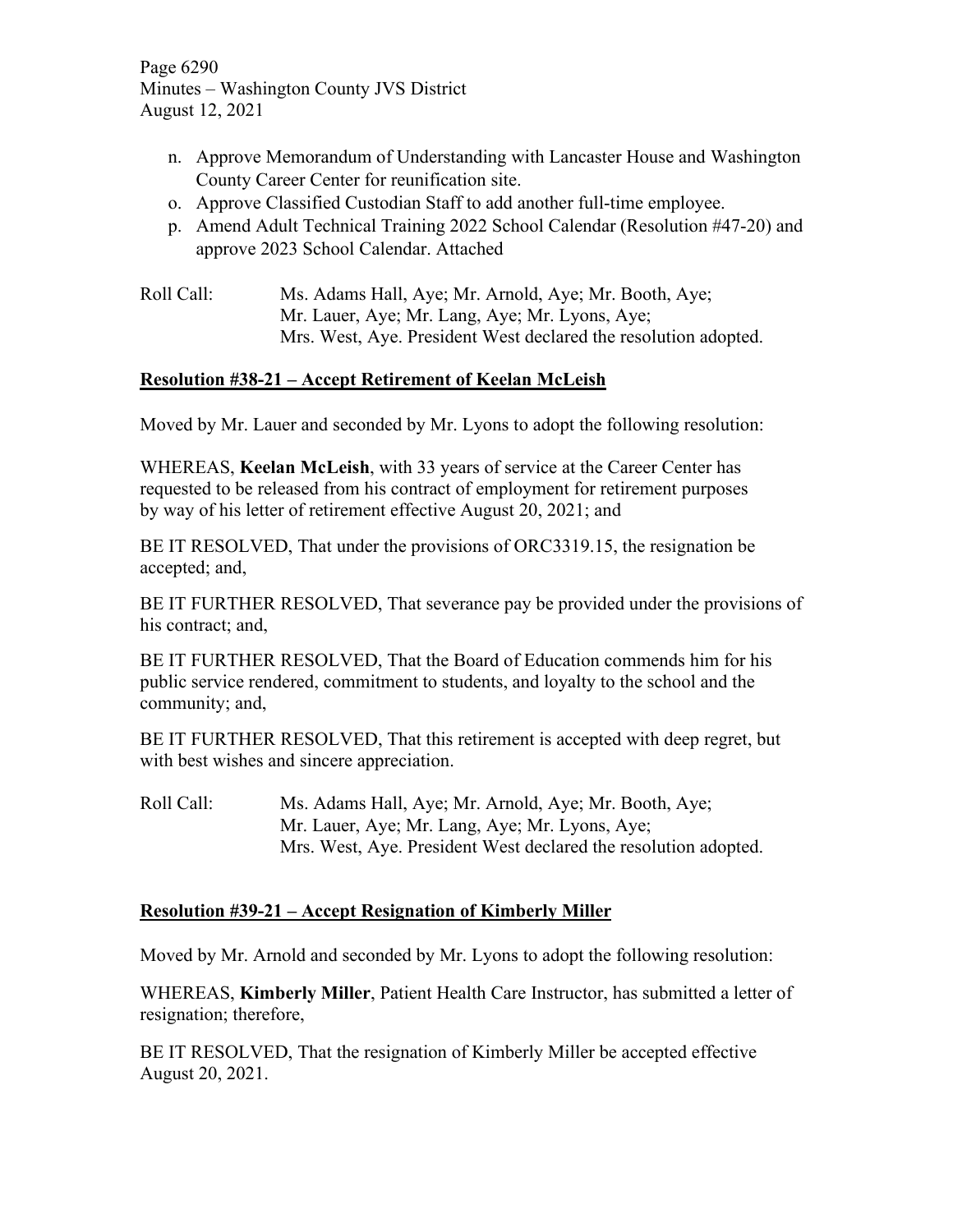Page 6291 Minutes – Washington County JVS District August 12, 2021

Roll Call: Ms. Adams Hall, Aye; Mr. Arnold, Aye; Mr. Booth, Aye; Mr. Lauer, Aye; Mr. Lang, Aye; Mr. Lyons, Aye; Mrs. West, Aye. President West declared the resolution adopted.

#### **Resolution #40-21 – Employ Transitions/Placement Coordinator**

Moved by Mr. Lauer and seconded by Mr. Booth to adopt the following resolution:

Employ **Rebecca Hilverding** as full-time Transitions/Placement Coordinator beginning August 16, 2021. Her employment classification is Classification I, Step 1 (7.5 hrs./day) (219 days/year) at \$42,767 for the 2021-2022 school year.

Roll Call: Ms. Adams Hall, Aye; Mr. Arnold, Aye; Mr. Booth, Aye; Mr. Lauer, Aye; Mr. Lang, Aye; Mr. Lyons, Aye; Mrs. West, Aye. President West declared the resolution adopted.

### **Resolution #41-21 – Employ Patient Health Care Instructor**

Moved by Mr. Lauer and seconded by Mr. Booth to adopt the following resolution:

Employ: **Tina Marie Crum** Program: Patient Health Care Beginning: September 13, 2021 Salary Step: C-10 5 Extended Days Note: Pending receipt of BCI/FBI background checks with no record.

BE IT FURTHER RESOLVED, That under the provisions of ORC 3319.08, such employee shall be directed and assigned.

Roll Call: Ms. Adams Hall, Aye; Mr. Arnold, Aye; Mr. Booth, Aye; Mr. Lauer, Aye; Mr. Lang, Aye; Mr. Lyons, Aye; Mrs. West, Aye. President West declared the resolution adopted.

### **Resolution #42-21 – Employ Welding Instructor**

Moved by Mr. Arnold and seconded by Mr. Lyons to adopt the following resolution:

Employ: **Tyler Stacy** Program: Beginning: August 23, 2021 Salary Step: C-3 5 Extended Days – August 16, 2021 Note: Pending receipt of BCI/FBI background checks with no record.

BE IT FURTHER RESOLVED, That under the provisions of ORC 3319.08, such employee shall be directed and assigned.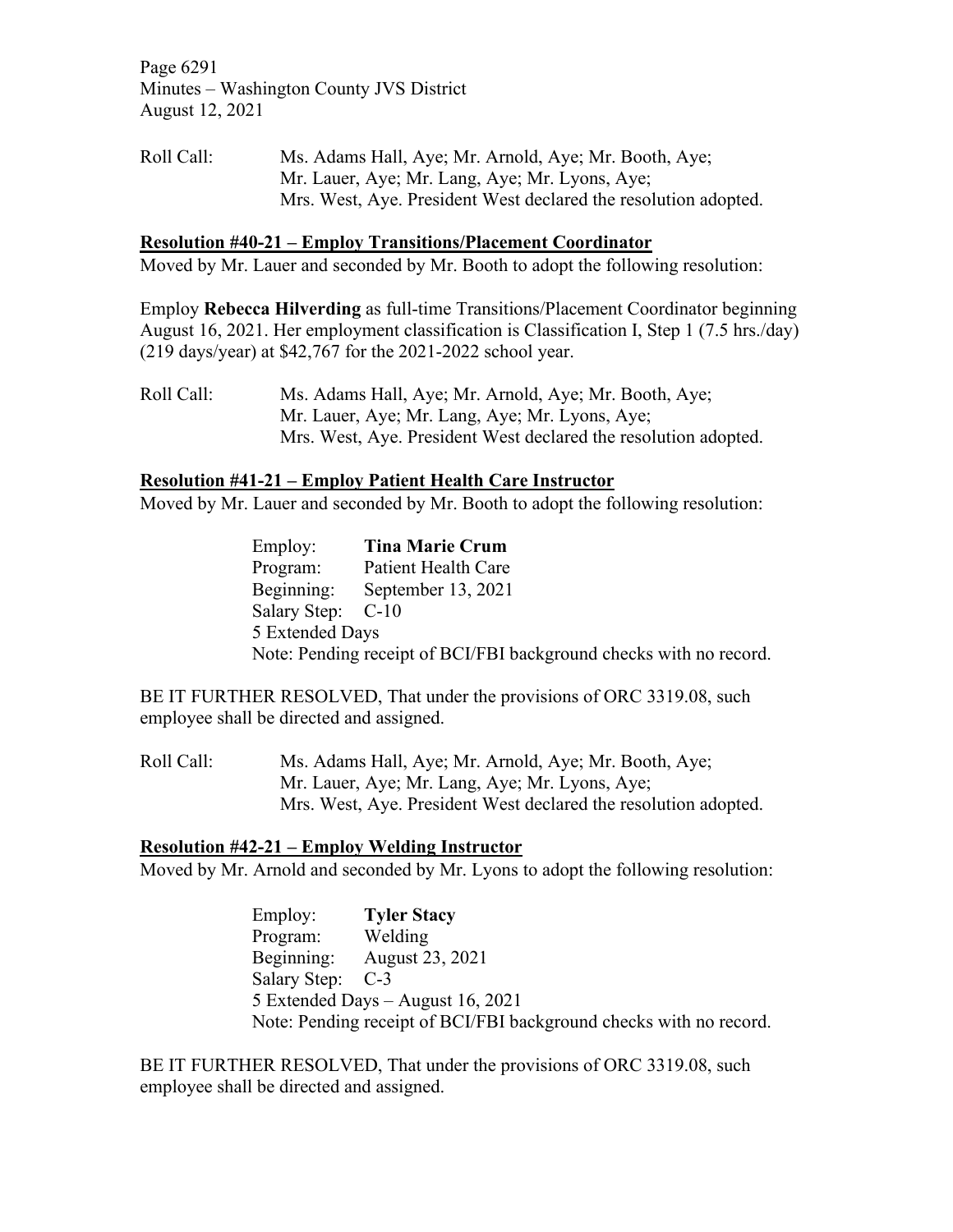Page 6292 Minutes – Washington County JVS District August 12, 2021

Roll Call: Ms. Adams Hall, Aye; Mr. Arnold, Aye; Mr. Booth, Aye; Mr. Lauer, Aye; Mr. Lang, Aye; Mr. Lyons, Aye; Mrs. West, Aye. President West declared the resolution adopted.

## **Resolution #43-21 – Employ CDL Training Manager**

Moved by Mr. Lauer and seconded by Mr. Arnold to adopt the following resolution:

Employ **Gene Bartlett** as full-time CDL Training Manager beginning August 30, 2021. His employment classification is Classified Step 1 (8.0 hrs./day) (260 days/year) at  $$40,290.74$  (pro-rated salary for 219 days) – 20 pays for the remainder of the 2021-2022 school year.

BE IT FURTHER RESOLVED, That under the provisions of ORC 3319.081, such employee shall be directed and assigned.

Roll Call: Ms. Adams Hall, Aye; Mr. Arnold, Aye; Mr. Booth, Aye; Mr. Lauer, Aye; Mr. Lang, Aye; Mr. Lyons, Aye; Mrs. West, Aye. President West declared the resolution adopted.

## **Resolution #44-21 – Amend Job Description, Salary Schedule and Contract for Health & Wellness Specialist**

Moved by Mr. Booth and seconded by Mr. Lyons to adopt the following resolution:

BE IT RESOLVED, That the following job description and salary schedule for Health  $\&$ Wellness be amended as submitted by the Superintendent (Resolution #23-21), from 182 day to 189-day contract.

| <b>Health &amp; Wellness Specialist</b> |                                                                                                   |                                                                                                      |    |        |        |        |        |        |                  |          |        |          |        |        |        |          |  |  |         |  |
|-----------------------------------------|---------------------------------------------------------------------------------------------------|------------------------------------------------------------------------------------------------------|----|--------|--------|--------|--------|--------|------------------|----------|--------|----------|--------|--------|--------|----------|--|--|---------|--|
|                                         |                                                                                                   | <b>Class</b>                                                                                         |    | Step 1 | Step 2 |        |        |        | Step 4<br>Step 3 |          |        |          | Step 5 |        | Step 6 |          |  |  | Step 10 |  |
|                                         |                                                                                                   |                                                                                                      |    | 28,078 |        | 29.201 | 30.324 |        |                  | 31,588   | 32,753 |          |        | 33.904 |        | 35,238   |  |  |         |  |
|                                         |                                                                                                   |                                                                                                      | S. | 24.760 | S.     | 25.750 | s      | 26,741 |                  | \$27.855 |        | \$28.883 | Ŝ.     | 29.898 |        | \$31.074 |  |  |         |  |
|                                         |                                                                                                   |                                                                                                      |    | 1.0000 |        | 1.0400 |        | 1.0800 |                  | 1.1250   |        | 1.1665   |        | 1.2075 |        | 1.2550   |  |  |         |  |
|                                         |                                                                                                   | Annual rate for Health & Wellness Specialist shall be 189 days (1,134 hours) per year includes legal |    |        |        |        |        |        |                  |          |        |          |        |        |        |          |  |  |         |  |
|                                         | holidays approved by Board policy. The Health & Wellness Specialist's normal day shall consist of |                                                                                                      |    |        |        |        |        |        |                  |          |        |          |        |        |        |          |  |  |         |  |
|                                         | six hours.                                                                                        |                                                                                                      |    |        |        |        |        |        |                  |          |        |          |        |        |        |          |  |  |         |  |
|                                         |                                                                                                   |                                                                                                      |    |        |        |        |        |        |                  |          |        |          |        |        |        |          |  |  |         |  |

Amend **Jennifer Smicker**, Health & Wellness Specialist contract to Classification I, Step 3 (6 hours per day  $-189$  days a year at \$30,324) – 24 pays for the 2021-2022 school year (Resolution #34-21).

Roll Call: Ms. Adams Hall, Aye; Mr. Arnold, Aye; Mr. Booth, Aye; Mr. Lauer, Aye; Mr. Lang, Aye; Mr. Lyons, Aye; Mrs. West, Aye. President West declared the resolution adopted.